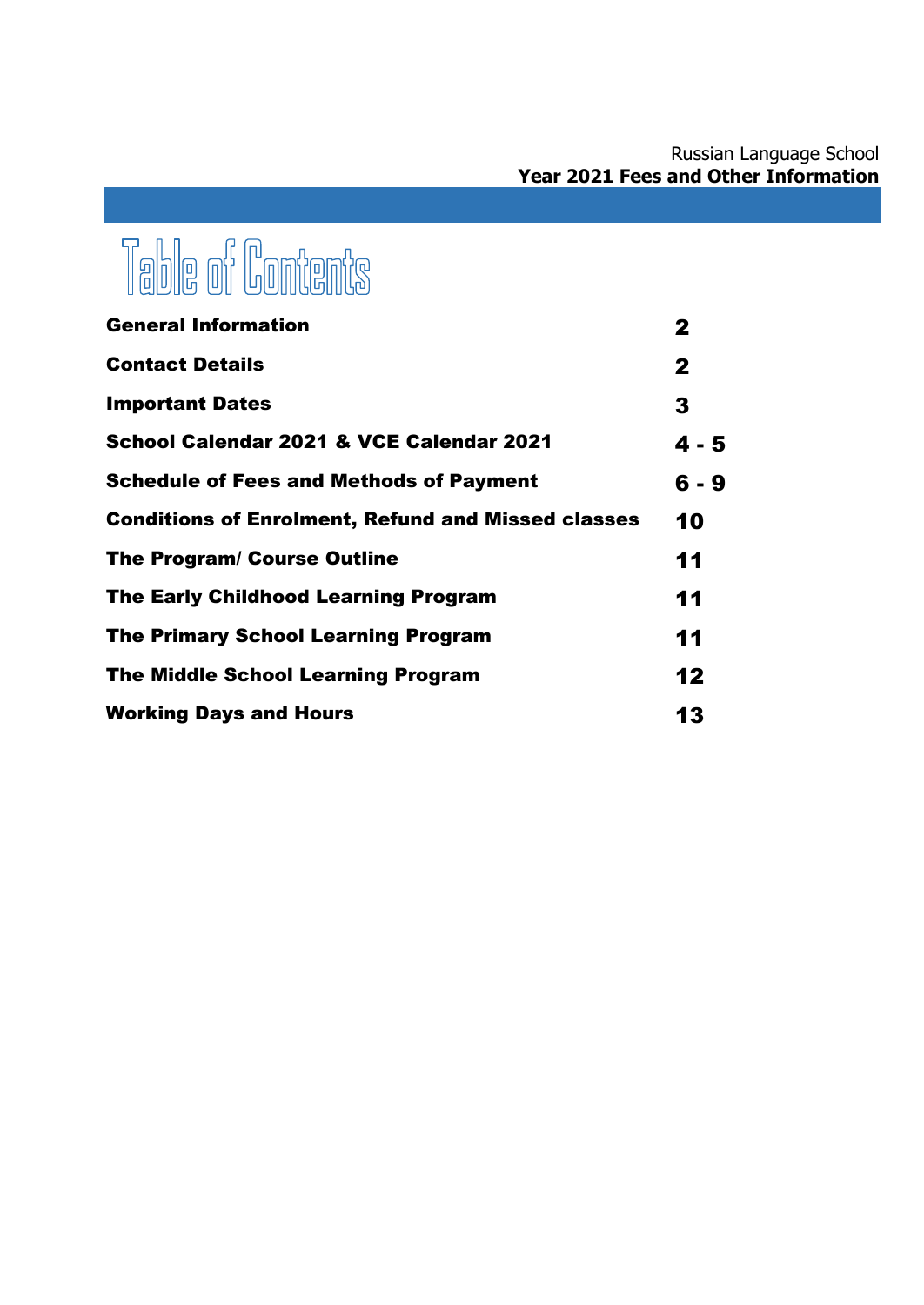

### **1.0 CONTACT DETAILS**

#### **School Website www.pushkinlyceum.org.au**

For easy reference, following is a list of people and their contact details

| Position                                                                             | Name                    | E-mail Address                                   | <b>Phone Number</b> |
|--------------------------------------------------------------------------------------|-------------------------|--------------------------------------------------|---------------------|
| Principal                                                                            | Marina Makarova         | mmakarov@optusnet.com.au                         | 0411044758          |
| <b>VCE</b> coordinator                                                               | Tatiana<br>Viknyanskaya | tanyavik@tpg.com.au                              | 0403044570          |
| <b>School Administrator</b>                                                          | Svetlana<br>Zhevelyuk   | admin@pushkinlyceum.org                          | 0400099511          |
| Application for<br>enrolment send to $\Rightarrow$<br>(in a form of personal letter) |                         | <b>Pushkin Lyceum</b><br>admin@pushkinlyceum.org |                     |

### **ENROLMENT DATE FOR YEAR 2021**

### **Enrolment day for 2021 Wednesday, January 27 from 6 pm to 8 pm**

School bookshop is open on Wednesday, January 27 from 6 pm to 8 pm **school text books may be ordered and prepaid online admin@pushkinlyceum.org**

# **Sunday, January 31, 2021 School academic year starts.**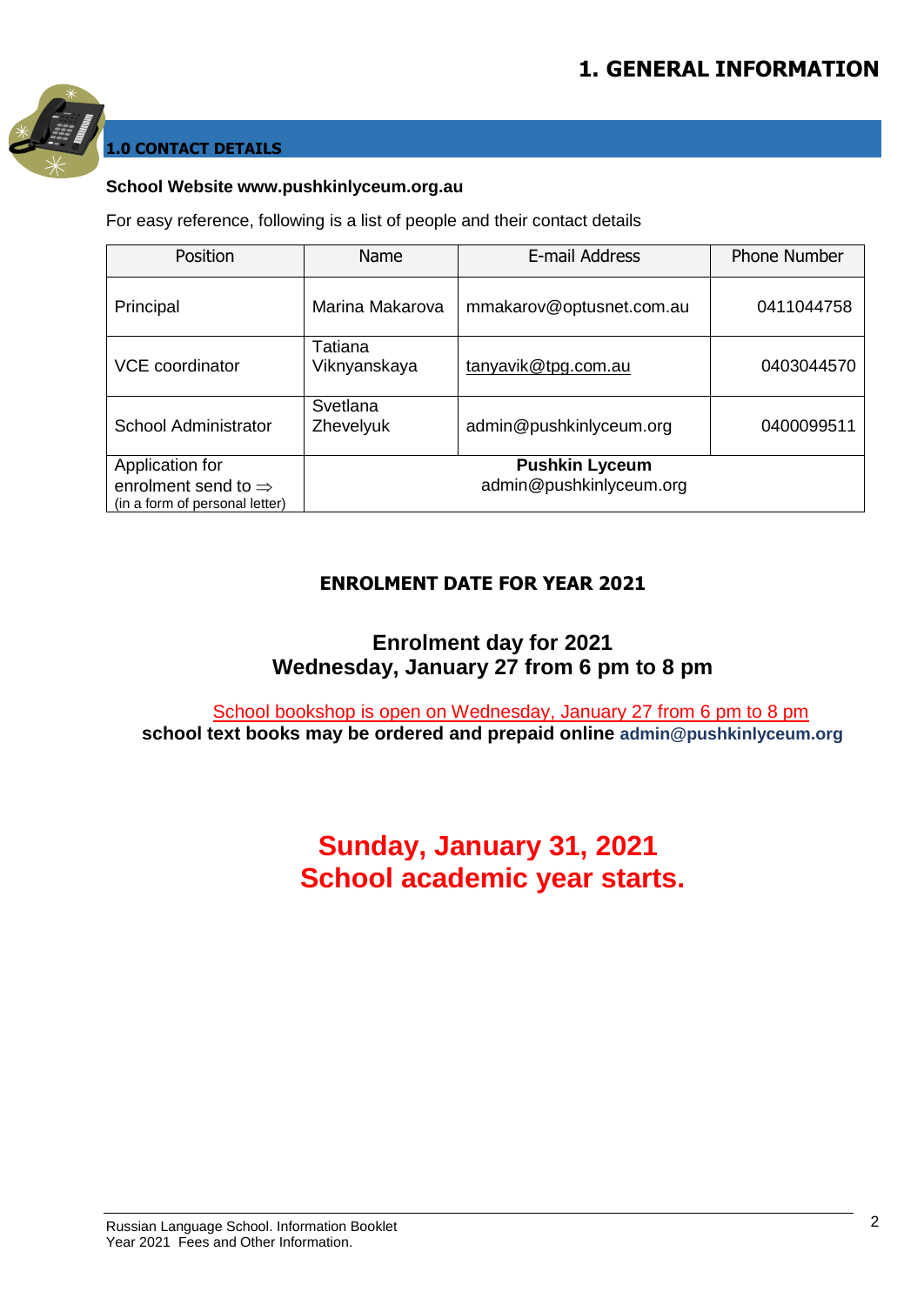## **1.1 2021 Calendar of School Events.**

| Date                       | Event                                                                                                             |
|----------------------------|-------------------------------------------------------------------------------------------------------------------|
| <b>January 31, 2021</b>    | Term 1 commences                                                                                                  |
| March 14, 2021             | Maslenitsa. Праздник Масленицы                                                                                    |
| March 28, 2021             | Term 1 ends                                                                                                       |
| <b>April, 4 &amp; 11</b>   | <b>SCHOOL HOLIDAYS</b>                                                                                            |
| April 18, 2021             | Term 2 commences                                                                                                  |
| <b>Sunday 9,2021</b>       | Celebration of Day of the Victory, 9 <sup>th</sup> of<br>May. Theme lessons. School project<br>"Бессмертный полк" |
| <b>June 27, 2021</b>       | Term 2 ends                                                                                                       |
| <b>July, 4 &amp; 11</b>    | <b>SCHOOL HOLIDAYS</b>                                                                                            |
| <b>July, 18</b>            | <b>Term 3 commences</b>                                                                                           |
| September, 19              | Term 3 ends.                                                                                                      |
| September, 26 & October, 3 | <b>SCHOOL HOLIDAYS</b>                                                                                            |
| October, 10                | <b>Term 4 commences</b>                                                                                           |
| October, 31                | Parents teacher interview.                                                                                        |
| November, 14               | **Open Day.<br>All students wear school uniform.                                                                  |
| December, 19               | Term 4 ends<br><b>End of the Year School Fete</b>                                                                 |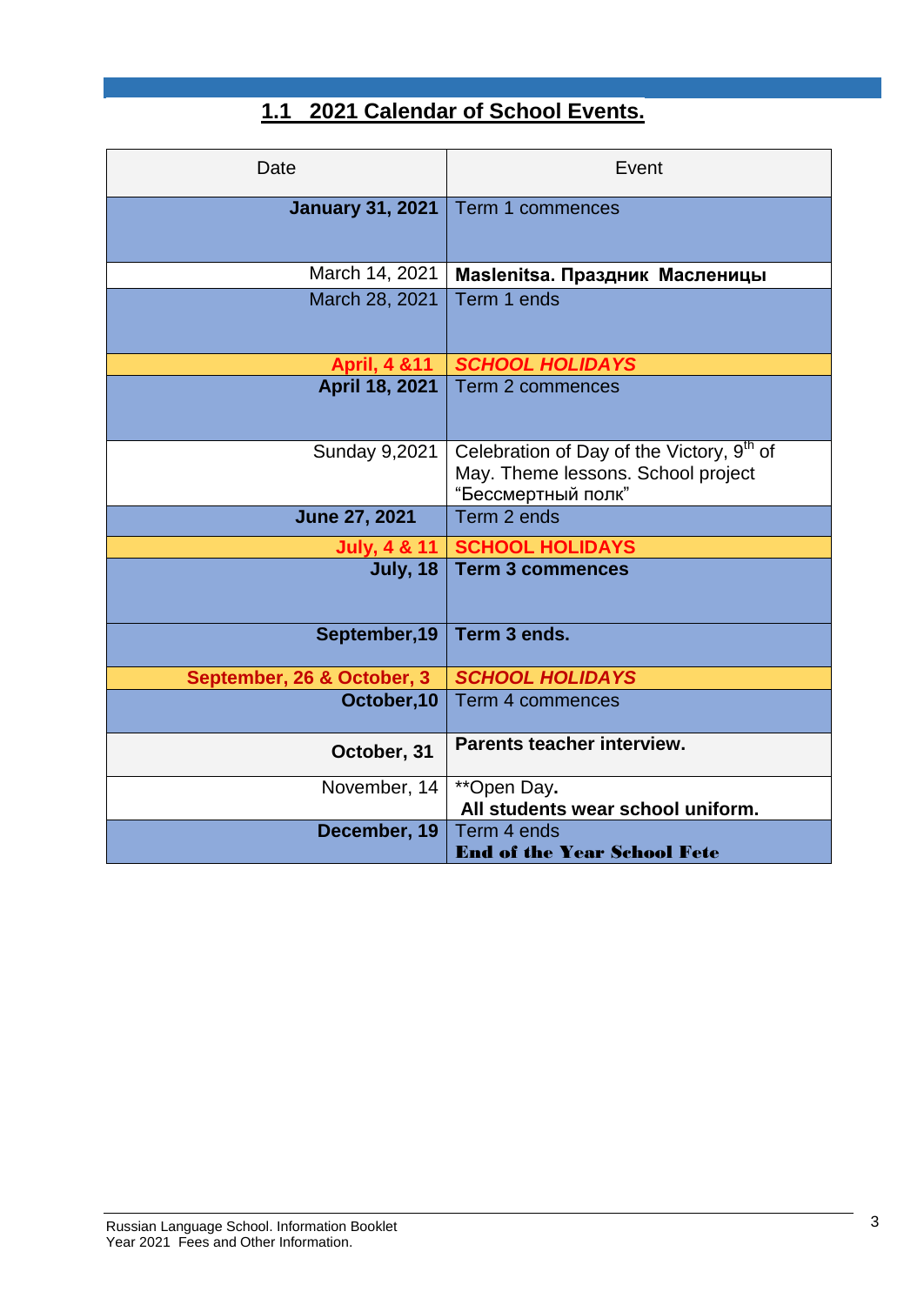# **1.2 SCHOOL CALENDAR 2021**

| Term 1            | January          |                         |       |               | 31 |    |
|-------------------|------------------|-------------------------|-------|---------------|----|----|
|                   | February         | $\overline{7}$          | 14    | 21            | 28 |    |
|                   | March            | $\overline{7}$          | $14*$ | 21            | 28 |    |
| <b>Holidays</b>   | <b>April</b>     | 4                       | 11    |               |    |    |
| Term <sub>2</sub> | April            | 18                      | 25    |               |    |    |
| <b>Holiday</b>    | May              | $\overline{2}$          |       |               |    |    |
|                   | May              | $9\,$                   | 16    | 23            | 30 |    |
|                   | June             | $\,6$                   | 13    | 20            | 27 |    |
| <b>Holidays</b>   | July             | $\overline{\mathbf{4}}$ | 11    |               |    |    |
| Term 3            | July             | 18                      | 25    |               |    |    |
|                   | August           | 1                       | 8     | 15            | 22 | 29 |
|                   | September        | 5                       | 12    | 19            |    |    |
| <b>Holidays</b>   | <b>September</b> | 26                      |       |               |    |    |
|                   | <b>October</b>   | $\overline{\mathbf{3}}$ |       |               |    |    |
| Term 4            | October          | 10                      | 17    | 24            | 31 |    |
|                   | November         | $\overline{7}$          | 14    | 21            | 28 |    |
|                   |                  |                         |       | 19            |    |    |
|                   | December         | 5                       | 12    | <b>School</b> |    |    |
|                   |                  |                         |       | Fete          |    |    |
|                   |                  |                         |       |               |    |    |

# **Please pay attention!!!**

**Public Holidays do not affect school timetable.**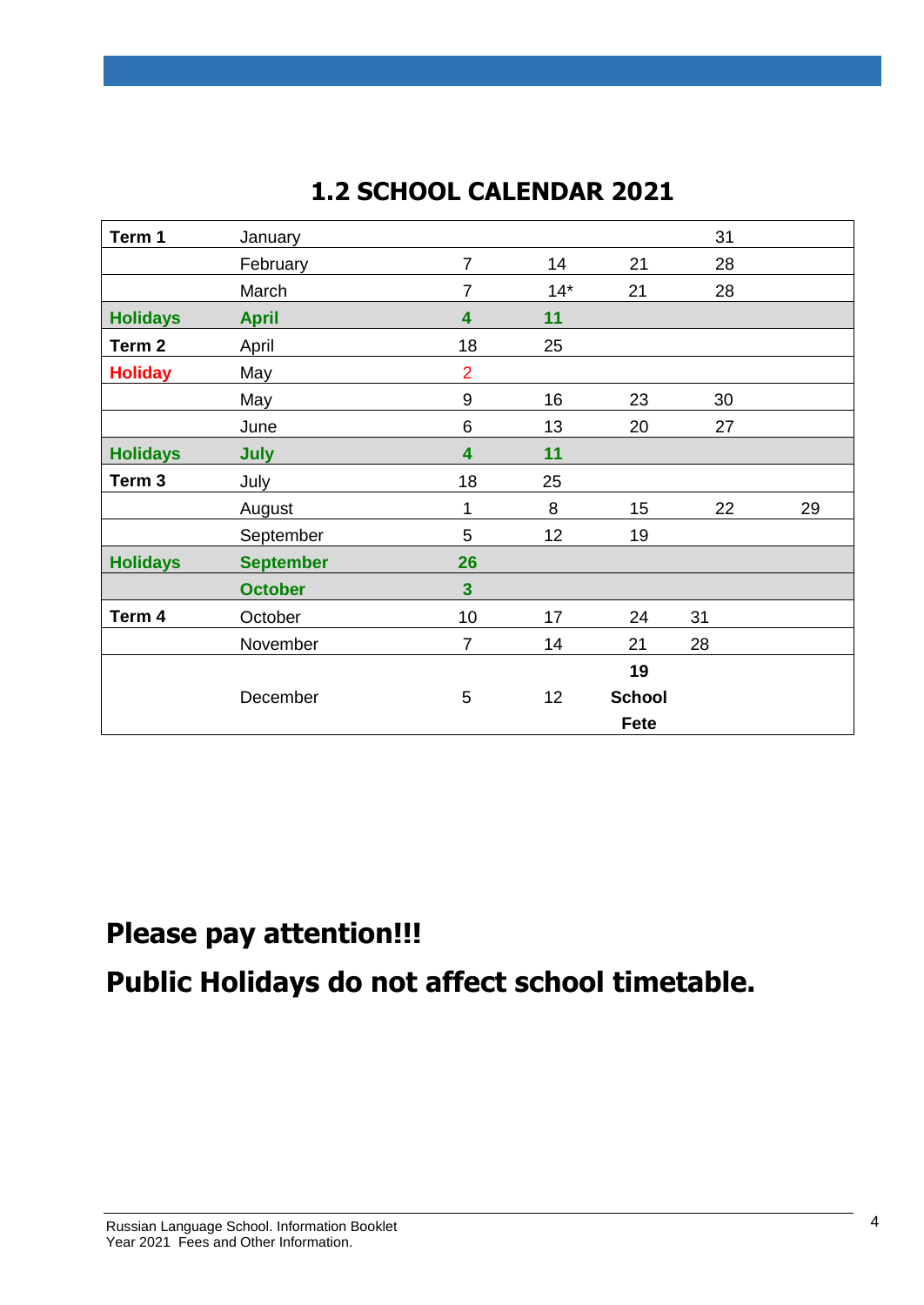# **1.3 SCHOOL CALENDAR 2021 (VCE 3/4)**

| Term 1            | January                       |                |                   |                 | 31 |           |
|-------------------|-------------------------------|----------------|-------------------|-----------------|----|-----------|
|                   | February                      | $\overline{7}$ | 14                | 21              | 28 |           |
|                   | March                         | $7*(SAC1)$     | 14                | 21              | 28 |           |
| <b>Holidays</b>   | <b>April</b>                  | 4              | 11                |                 |    |           |
| Term <sub>2</sub> | April                         | 18             | $25^*$ (SAC2)     |                 |    |           |
| <b>Holiday</b>    | May                           | $\overline{2}$ |                   |                 |    |           |
|                   | May                           | 9              | 16                | 23              | 30 |           |
|                   | June                          | $6*(SAC3)$     | 13                | 20              | 27 |           |
| <b>Holidays</b>   | July                          | 4 (TWE1)       | 11                |                 |    |           |
| Term <sub>3</sub> | July                          | 18             | $25*(SAC1)$       |                 |    |           |
|                   | August                        | 1              | 8                 | 15              | 22 | 29*(SAC2) |
|                   | September                     | 5              | 12                | $19*(SAC3)$     |    |           |
|                   | September                     | 21             | 22                | <b>23(TWE2)</b> | 26 |           |
|                   | September                     | 27             | 28                | 29/30<br>(TOE)  |    |           |
| Term 4            | October                       | 3              | 10                |                 |    |           |
|                   | *SEC                          | *SAC1          | *SAC2             | *SAC3           |    |           |
|                   | Unit 3                        | 7/03           | 25/04             | 6/06            |    |           |
|                   | Unit 4                        | 25/07          | 29/08             | 19/09           |    |           |
|                   | <b>Trial Oral Exam(TOE)</b>   | 29&30/09       |                   |                 |    |           |
|                   | <b>Trial WrittenExam(TWE)</b> | 4/07           | 23/09             |                 |    |           |
|                   |                               |                |                   |                 |    |           |
|                   | November                      |                | <b>Graduation</b> |                 |    |           |

\*\*\*Important Information for all VCE students.

For successful completion of VCE subject students are allowed to be absent not more than 10% per academic year.

# **Please pay attention!!!**

# **Public Holidays do not affect school timetable.**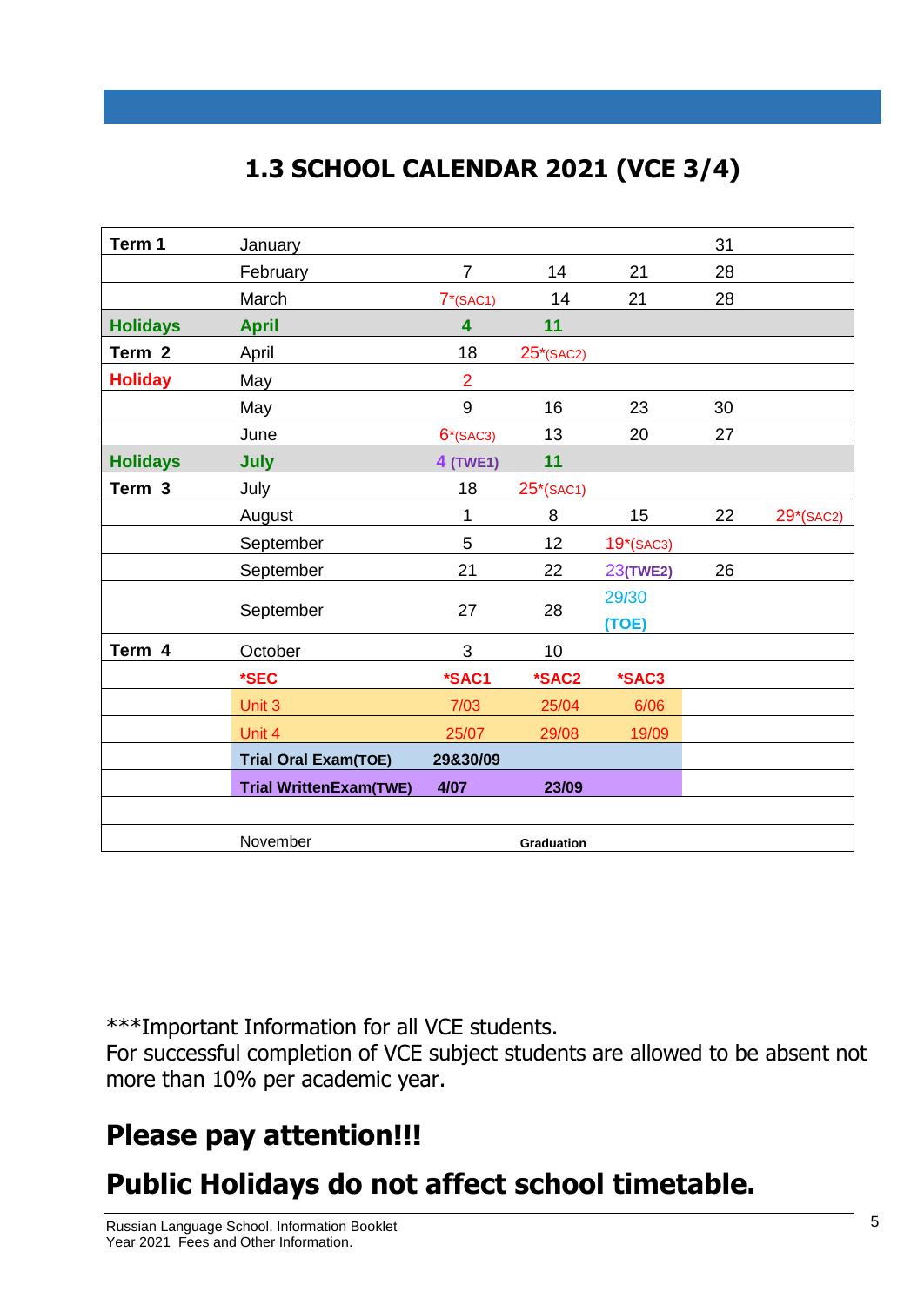### **2. SCHEDULE OF FEES 2021**

### **2.0 REGISTRATION FEE**

\$45.00 registration fee is payable with an application for enrolment for new students. This fee is not refundable.

#### **2.1 ADMINISTRATION FEE**

Administration fee is paid annually and in advance.

| <b>All levels</b> | \$60.00 |
|-------------------|---------|
| Single subject    | \$45.00 |

### **2.2 MATERIAL EXPENSES FEE**

Material expenses fee is payable for every student upon enrolling at the Pushkin Lyceum.

**Material Expenses are calculated in consideration of \$215.00 Government Payment awarded to The Pushkin Lyceum for every student only when an official enrolment form is submitted for that student in due time every year. If the parent/guardian fails to submit the official enrolment form in due time a Full Fee amount will be issued for that student.** 

| <b>Year level</b>  | With \$215.00<br>Government<br>payment | <b>Full fee</b> |
|--------------------|----------------------------------------|-----------------|
| Prep 1             | \$45.00                                |                 |
| Prep II - Year 4   | \$42.00                                | 257.00          |
| Year $5 - 10$      | \$57.00                                | 272.00          |
| Year 11 - 12 (VCE) | \$110.00                               |                 |
| Single subject     | \$30.00                                | 150.00          |

Material expenses include a provisional set of materials for every student. If the provisional materials (booklets or other) are lost by the student additional photocopies of handouts/or booklets must be purchased by the parents or hired from school.

Cost of textbooks is not included in this fee and parents/guardians must pay for them separately.

#### **2.3 Functions Fee**

Different functions take place during the year. In order to cover their production costs the fee of **\$30.00** applies for every student per year.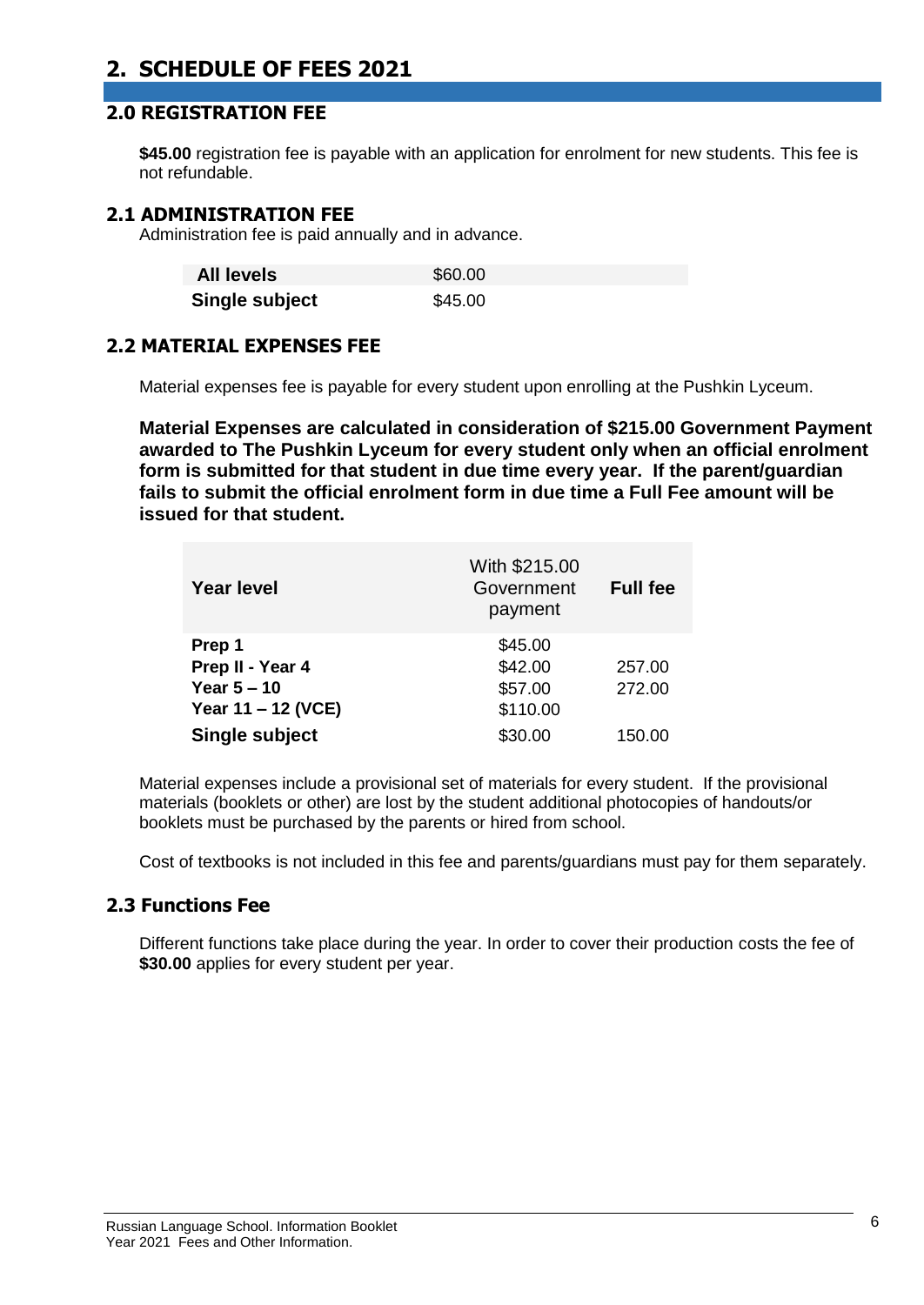### **2.4 SCHOOL FEES ACCORDING TO GRADES (ONLINE & OFFLINE STUDY)**

 **All school fees including tuition fees are subject of 2021 rental cost and may be changed at the beginning of the year.**

**All school fees including tuition fees are payable in advance.**

An invoice is issued and handed out to every student **2 WORKING DAYS BEFORE THE END OF THE CURRENT TERM**.

Payment of school fees (or amount stated on the invoice) is due to be paid before the beginning of the following term. Overdue accounts will incur a 5% penalty fee.

If you do not receive an invoice for the following term, it is **YOUR RESPONSIBILITY** to contact the school before the end of the current term.

| 7/12/20 - 7/02/21 | <b>Annual Fees due</b> (7% discount available for <b>annual</b> payments) |
|-------------------|---------------------------------------------------------------------------|
| 7/12/20 - 7/02/21 | <b>Semester 1 Fees due (5% discount available for semester payments)</b>  |
| 31/01/21          | <b>Term 1 Tuition Fees due</b>                                            |

18/04/21 **Term 2 Tuition Fees due**

25/06/21 – 25/07/2021 **Semester 2 Fees due** (5% discount available for **semester** payments) 18/07/21 **Term 3 Tuition Fees due**

#### 10/10/2021 **Term 4 Tuition Fees due TUITION FEES FOR 2021** Table 1

| <b>Year Level</b>                            | <b>Annual Fee</b>  |            | <b>Semester Fee</b> |               | <b>Term Fee</b> | <b>Term Fee</b><br>Late |
|----------------------------------------------|--------------------|------------|---------------------|---------------|-----------------|-------------------------|
|                                              | <b>Full amount</b> | 7% off     | <b>Full amount</b>  | <b>5% off</b> | <b>Regular</b>  | 5% plus                 |
| Year Prep                                    | \$1,255.75         | \$1,167.85 | \$627.87            | \$596.49      | \$313.94        | \$329.64                |
| Year Prep (school<br>Children)               | \$1,201.73         | \$1,117.60 | \$600.86            | \$570.82      | \$300.43        | \$315.46                |
| Year $1-7$                                   | \$1,201.73         | \$1,117.60 | \$600.86            | \$570.82      | \$300.43        | \$315.46                |
| Year 8                                       | \$1,255.75         | \$1,167.85 | \$627.87            | \$596.49      | \$313.94        | \$329.64                |
| Year 9                                       | \$1,396.87         | \$1,299.09 | \$698.43            | \$663.52      | \$349.22        | \$366.68                |
| Year 10 -11 VCE Unit 1-2,<br><b>Unit 3-4</b> | \$1,458.61         | \$1,356.50 | \$729.30            | \$692.84      | \$364.65        | \$382.89                |
| <b>Subjects Fees</b>                         |                    |            |                     |               |                 |                         |
| VCE Maths Group of 4                         | \$1,764.00         | \$1,640.52 | \$882.00            | \$837.90      | \$441.00        | \$463.05                |
| Maths 3-6 in class                           | \$721.04           | \$670.56   | \$360.52            | \$342.49      | \$180.26        | \$189.28                |
| Maths 7-8 in class                           | \$829.08           | \$771.04   | \$414.54            | \$393.81      | \$207.27        | \$217.63                |
| Math 9-10 in class                           | \$882.00           | \$820.26   | \$441.00            | \$418.95      | \$220.50        | \$231.53                |
| Private Lessons (3 - 8)                      | \$2,057.27         | \$1,913.26 | \$1,028.63          | \$977.20      | \$514.32        | \$540.04                |
| Group of 2                                   | \$970.20           | \$902.29   | \$485.10            | \$921.69      | \$242.55        | \$254.68                |
| <b>Russian</b>                               |                    |            |                     |               |                 |                         |
| Russian (2h) in class                        | \$854.44           | \$794.63   | \$427.22            | \$405.86      | \$213.61        | \$224.29                |
| Russian Private 1 h                          | \$1,870.94         | \$1,739.98 | \$935.47            | \$888.70      | \$467.74        | \$491.12                |
| Russian Private 45min                        | \$1,443.17         | \$1,342.15 | \$721.59            | \$685.51      | \$360.79        | \$378.83                |
| <b>VCE Private</b>                           | \$2,332.89         | \$2,169.59 | \$1,166.45          | \$1,108.1     | \$583.22        | \$612.38                |
| VCE Group of 2                               | \$1,764.00         | \$1,640.52 | \$882.00            | \$837.90      | \$441.00        | \$463.05                |
| Group of 2                                   | \$970.20           | \$902.29   | \$485.10            | \$921.69      | \$242.55        | \$254.68                |
| Group of 3-4                                 | \$749.70           | \$697.22   | \$374.85            | \$712.22      | \$187.43        | \$196.80                |

Russian Language School. Information Booklet Year 2021 Fees and Other Information.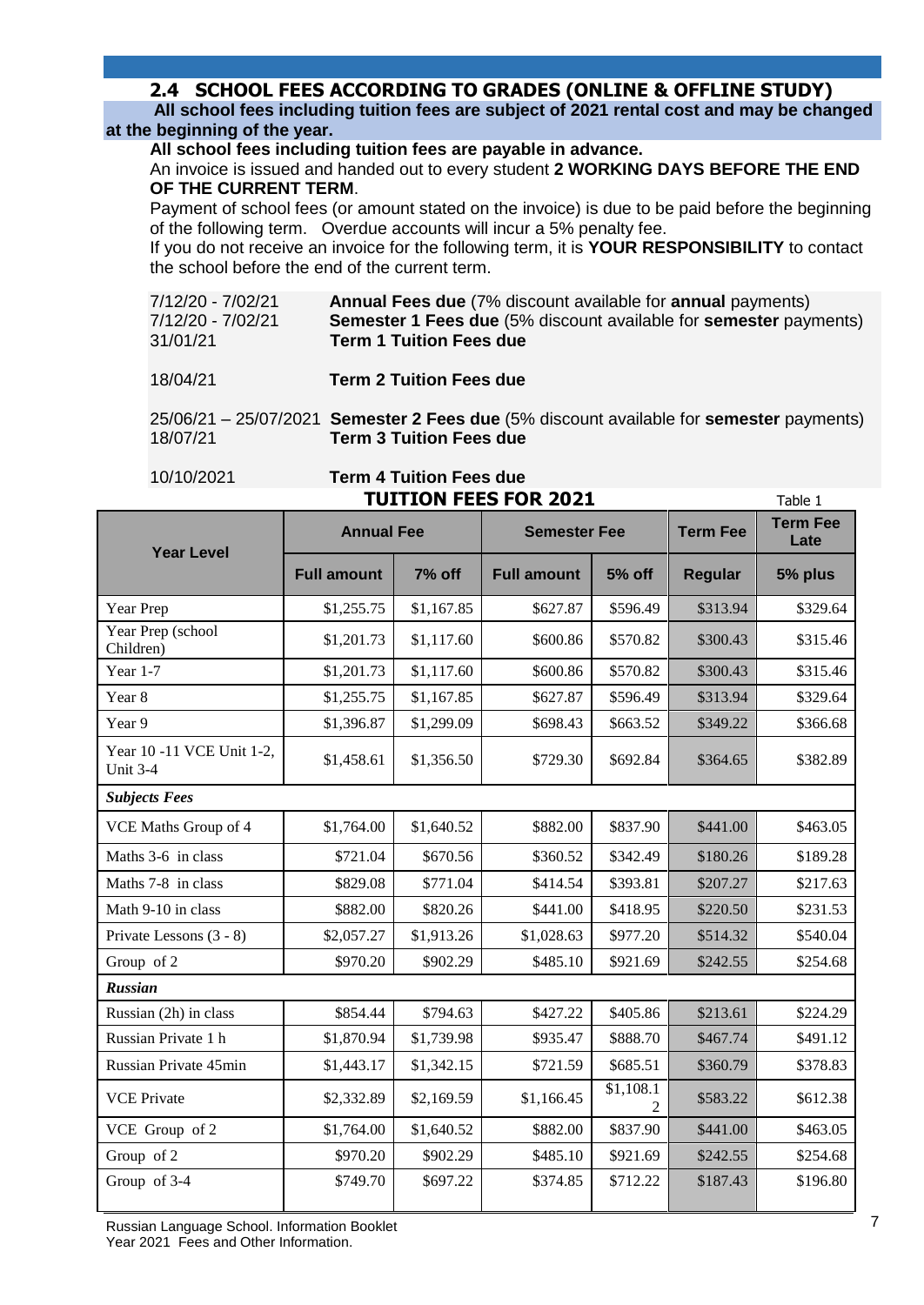### **2.6 FEES FOR ONLINE COURSE**

### **2.6.1 REGISTRATION FEE**

**\$45.00** registration fee is payable with an application for enrolment for new students. This fee is not refundable.

#### **2. 6.2 ADMINISTRATION FEE**

Administration fee is paid annually or per term and in advance.

**Year level Prep 1 – Pre VCE one subject** \$45.00/\$11.25 per term<br> **VCE 11/12** \$60.00/\$15.00 per term

\$60.00/ \$15.00 per term

#### **2. 6.3 TEACHING MATERIAL EXPENSES FEE**

Material expenses fee is payable for every student upon enrolling at The Pushkin Lyceum.

Material Expenses are calculated in consideration of \$215.00 Government Payment awarded to The Pushkin Lyceum for every student only when an official enrolment form is submitted for that student in due time every year. If the parent/guardian fails to submit the official enrolment form in due time a Full Fee amount will be issued for that student.

| <b>Year level</b>                   | With \$215.00<br>Government<br>payment | <b>Full fee for students</b><br>enrolled to Pushkin Lyceum<br>after 1/04/2021 |
|-------------------------------------|----------------------------------------|-------------------------------------------------------------------------------|
| <b>Prep</b>                         | \$12.00                                |                                                                               |
| Year 1 - Pre VCE one subject        | \$12.00                                | \$227.00                                                                      |
| Year 1 - Pre VCE two subjects       | \$18.00                                | \$233.00                                                                      |
| Year 1 – Pre VCE 3 subjects or more | \$28.00                                |                                                                               |
| <b>VCE Russian</b>                  | \$50.00                                | \$265.00                                                                      |

\*\*\*Cost of textbooks is not included in this fee and parents/guardians must pay for them separately. Table 2

| One subject                                               | 1 hour  | <b>40 min</b> |
|-----------------------------------------------------------|---------|---------------|
| Introduction hour                                         | \$30.00 | \$20.00       |
| Private lesson Russian all Levels before VCE              | \$50.00 | \$30.00       |
| Group of 2 people (Russian only. All levels before VCE)   | \$25.00 | \$20.00       |
| Group of 3 people (Russian only. All levels before VCE)   | \$17.50 | \$15.00       |
| Group of 4 people (Russian only. All levels before VCE)   | \$15.00 | \$12.00       |
| Group of 5-6 people (Russian only. All levels before VCE) | \$12.00 | \$10.00       |
| Tuition Fees for study in class see Table 1 (page 7)      |         |               |

**Online Play Group, Weekly Clubs and Studios Block of 5 lessons Block of 10 lessons**  $$30.00$  \$60.00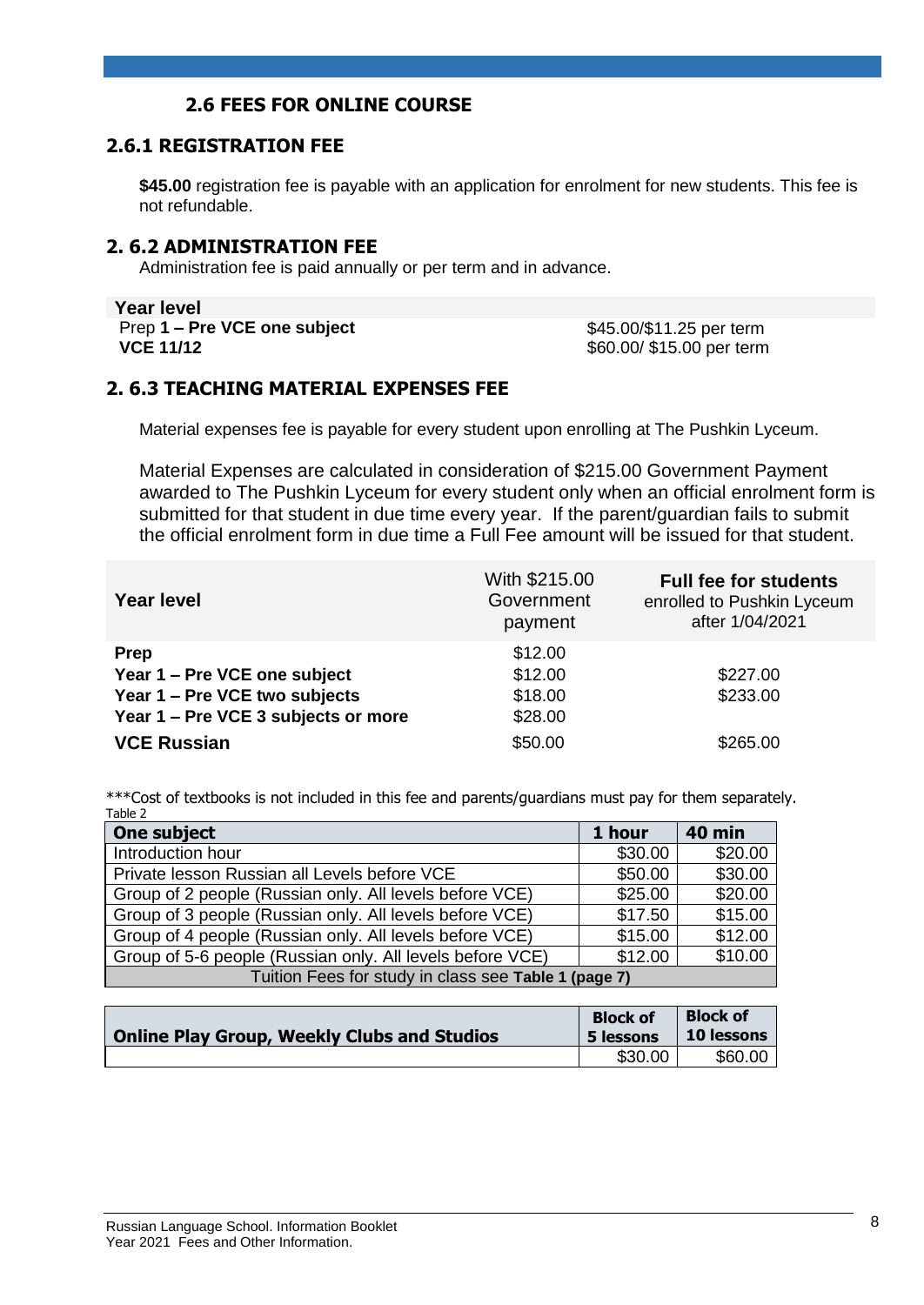### **2. 7 DISCOUNTS**

### **2.7.1 Family Discounts**

Where there are **2 or more children** from one family currently attending the School the following discounts will apply to **Tuition Fees only:**

| <b>Second Child</b> | 5% discount per term  |
|---------------------|-----------------------|
| <b>Third Child</b>  | 10% discount per term |

The family discount does not apply to Studio fees.

#### **2.7.2 Early Payment Discount**

7% discount is available if the full year's tuition fee for 2021 is paid in full before the  $7<sup>th</sup>$  of February 2021.

5% discount is available if the full semester fee is paid in full before the beginning of the next semester.

#### **2.8 STUDIOS**

Art studio and Chess Club run at the Pushkin Lyceum\*. \*subject to numbers of students attending Please contact the school for further information on fees and session times.

### **METHODS OF PAYMENT**

**Payments can be made by cheque, money order, account transfer or cash.**



**1.** Cash, Cheque payments can be made in Elwood campus.



**2.**Account transfer: **Pushkin Lyceum BSB 033-040**

 **Reference: CHILD Surname**

 **Account Number 275624**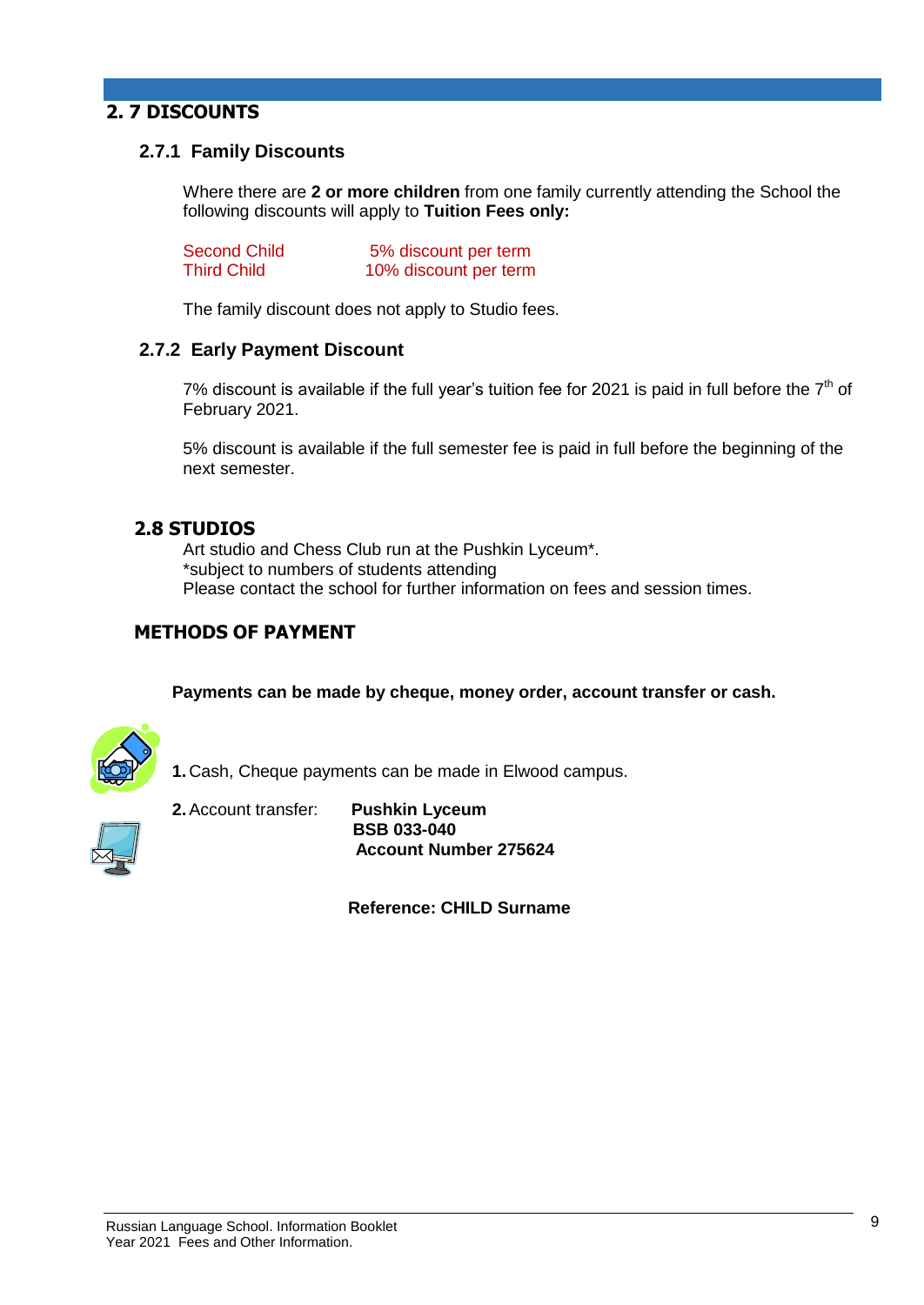- 1. "Pushkin Lyceum" accept children from 4 to 18 years old on the condition that a place in a class of an appropriate level is available.
- 2. All new students are required to attend an interview with the level coordinator before commencing studies. This is to ensure that, those who are accepted are likely to benefit from the course provided.
- 3. If the student's level is lower than the level of the available class, the School will recommend private classes in order to help the student to achieve the required level. The student will be transferred to the class ONLY after successfully passing the required tests.
- 4. The School reserves the right to refuse a place at the school if a student shows negative attitude to learning or cannot behave according to the School Code of Conduct.
- 5. If a student stops attending the school and at a later date wishes to return, she/he will not be permitted to return to Pushkin Lyceum while any part of previous fees remain unpaid.
- 6. A pro rata charge is made for new students entering the School for the first time after a term has commenced.
- 7. Parents or Guardians are responsible for ensuring that the student (of any age) is prepared for every class and has relevant materials. (i.e. books, pens, pencils)

### Refund

- 1. If a child missed classes due to illness or other commitments, no refund will be made for this period. However, the tasks will be given and assessed.
- 2. Families taking leave overseas or long absence: A holding fee of 30% of the applicable period is required if students take leave of absence from their studies at Pushkin Lyceum. The holding fee is not refundable even if you decide not to return to Pushkin Lyceum after the end of leave.
- 3. If a holding fee was not paid a registration fee of \$45.00 will be applicable on return and placement with the class will be subject to availability.
- 4. If a student ceases to attend Pushkin Lyceum at any time after the commencement of the school term no refund will be made for the remaining portion of tuition fees. The refund of other fees may be made subject to the discretion of the Vice Principal.
- 5. In the case of choosing to leave the Pushkin Lyceum: A written notice must be given to the school secretary or class teacher two weeks before the end of the current term, otherwise a charge equivalent to one term's fees will apply for the following term.
- 6. Parents are responsible for the payment of avoidable breakage or damage to hired premises property by a student.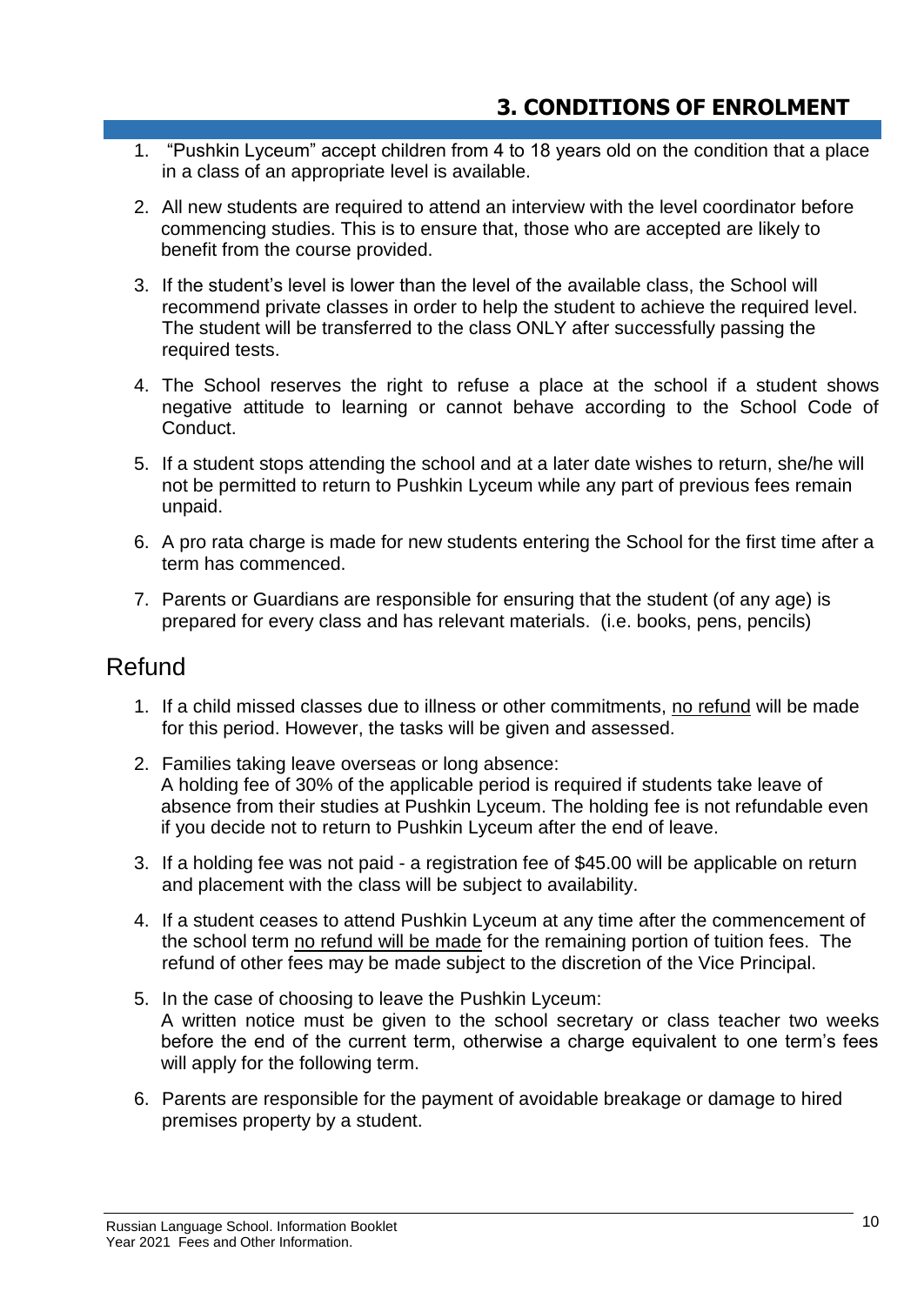# **Course outline**

Our school program is run in an integrated way where subjects are not taught in isolation. The "integrated approach" allows for creativity, imagination, skills and knowledge to all develop in a natural way. This approach allows for "purpose" in learning and lends itself to creating a more interactive learning environment which surrounds the children in sounds, visuals and textural offerings.

### **Learning Program**

### **The Early Childhood Learning Program**

### **Age 2 – 4: Playgroup**

Playgroup for 2- 3-year-old children.

During each one-hours session children develop their gross and fine motor skills as well as learn Russian language through communication and role-play.

### **Age 4 – 6: Prep 1 and Prep 2**

Children learn Russian language through communication and role-play, reading books and watching educational cartoons. In addition, they develop basic arithmetical and problemsolving skills, participate in different cultural activities and celebrations, sing and listen to music, draw and paint. *Art and Craft lessons and Chess Club are elective*.

### ▲ **Russian Language**

Letters and sounds, reading and handwriting, children's rhymes, role-play.

▲ **Mathematics /Logics** Number, quantity, position & grouping, addition and subtraction. Number Rhymes, Seasons & weather, Shapes & size, time.

# ▲**Study of world around us**

## ▲ **Dance /Drama**

Movement, voice, character, performance.

### **The Primary School Learning Program**

### **Age 6 – 9: Grade 1, Grade 2, Grade 3 and Grade 4**

In this age group, children continue to learn language structure, maths, health and social education, art and craft, singing and listening to music, as well as having their developmental areas.

### ▲ **Language /Literacy/**

Children learn Russian language through communication and role-play, reading, writing, listening and group discussions. Read readers and exposure to all forms of literature.

### ▲ **Mathematics /Numeracy/**

Children further develop basic mathematical, arithmetical and problem solving skills. Learn shapes, graphs, formal activities in measurement (e.g. weight, length, size, volume) Start learning timetable, number (addition/subtraction/division/multiplication). Learn quantity, position, design and structure.

### **Study of Nature**

Children learn about different aspects of nature (seasons, weather, rain, sun, seasons, wind, cold, hot)

### ▲ **Social Studies /Culture & Traditions, Cross-Cultural Education/**

Children are involved in different school cultural activities and events, festivals and holidays. Start compare and understanding cultural and language differences, traditional food and folk costumes.

 $\blacksquare$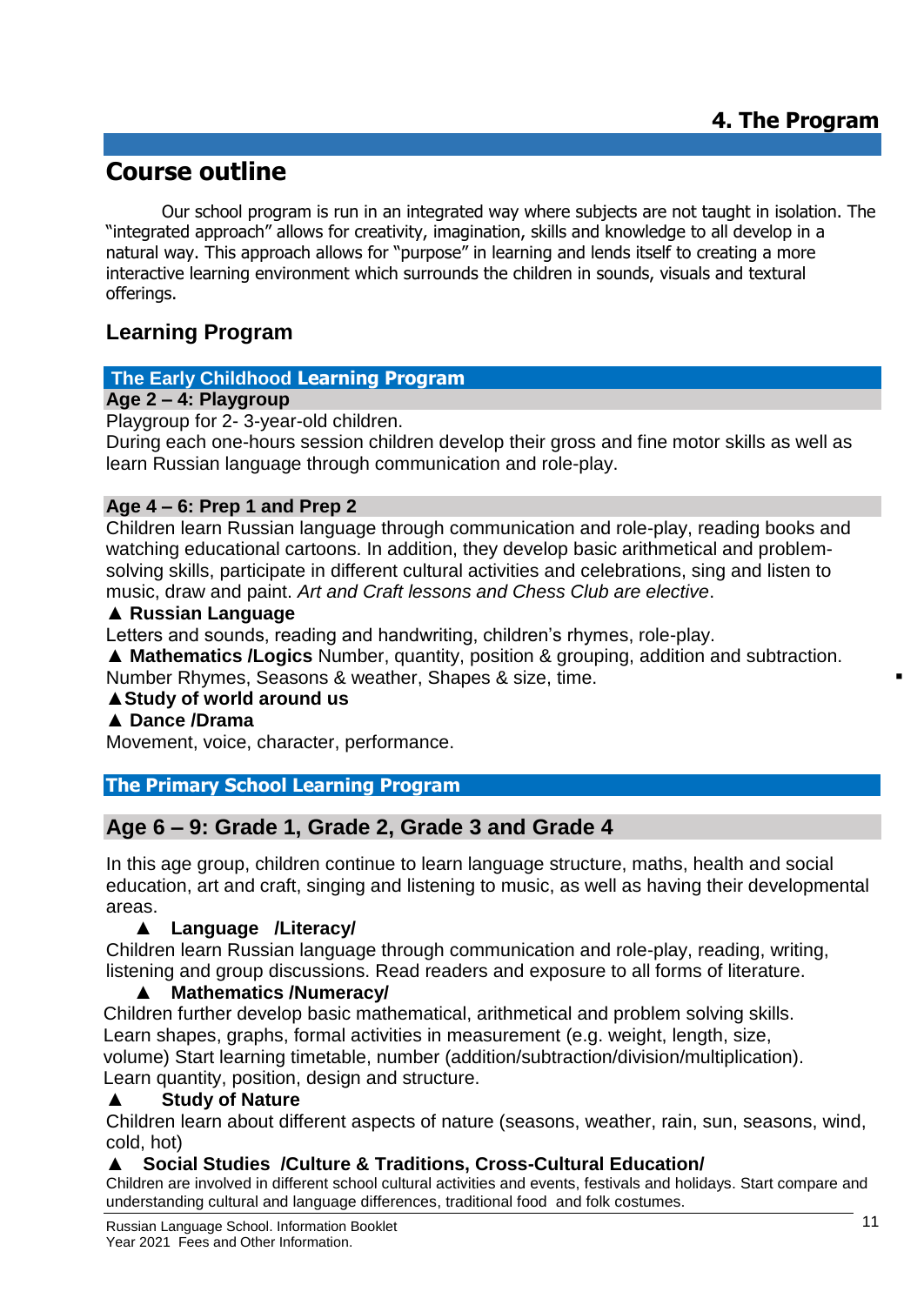### **Dance/Drama** movement, voice, dancing.

### **The Middle School Learning Program**

### **AGE 10 – 14: Year 5, 6, 7 and 8**

In this age group students continue to learn Russian Language and develop their written and oral communication skills, Maths, History of Russia, Rhetoric and Literature.

### ▲ **Russian Language and Literature**

Written and oral communication, listening, reading and creative writing. Russian literature.

### ▲ **History and Culture of Russia**

### ▲ **Geography**

Earth as a Planet, Oceans and Continents; People and Countries.

### ▲ **Maths (in English**)

Algebra, Geometry; Problem solving

### ▲ **Drama**

Movement, voice, dancing, character & performance.

### **The High School Learning Program**

### **AGE 15 – 17: Year 9 and 10.**

### ▲ **Russian Language and Literature**

In Year 9 and 10 students continue to muster Russian Language skills including vocabulary and grammar, explore different styles of literature, and continue to learn different text types and kinds of writing.

### ▲**Maths Methods (Algebra, Geometry, Calculus, Problem solving)**

### ▲**History of Russian Cultural and Historical events.**

### **VCE 11&12. LOTE Russian**

### **VCE 11 & 12.**

**VCE (LOTE Russian)** study is designed to provide a two-year program. Satisfactory completion of VCE units are based on successful completion of all outcomes of each unit. The areas of study for Russian comprise themes and topics, grammar, text types, vocabulary and kinds of writing. They are common for all of 4 study units.

### **There are tree prescribed themes:**

▲The individual (*Education and aspiration, leisure and lifestyle, personal identity*).

▲The Russian - speaking community (*Visiting Russia, culture, art and entertainment*).

▲The changing world *(Environmental issues, world of work, social issues)* The student is expected to be familiar with, and be able to produce the following kinds of writing: *personal, informative, evaluative, persuasive and imaginative.*

### **Elective subjects**

### ▲ **Maths Methods & Specialist Maths**

▲**History of Russian Cultural and Historical events.**

**IB Russian is delivered individually an student's home school.**